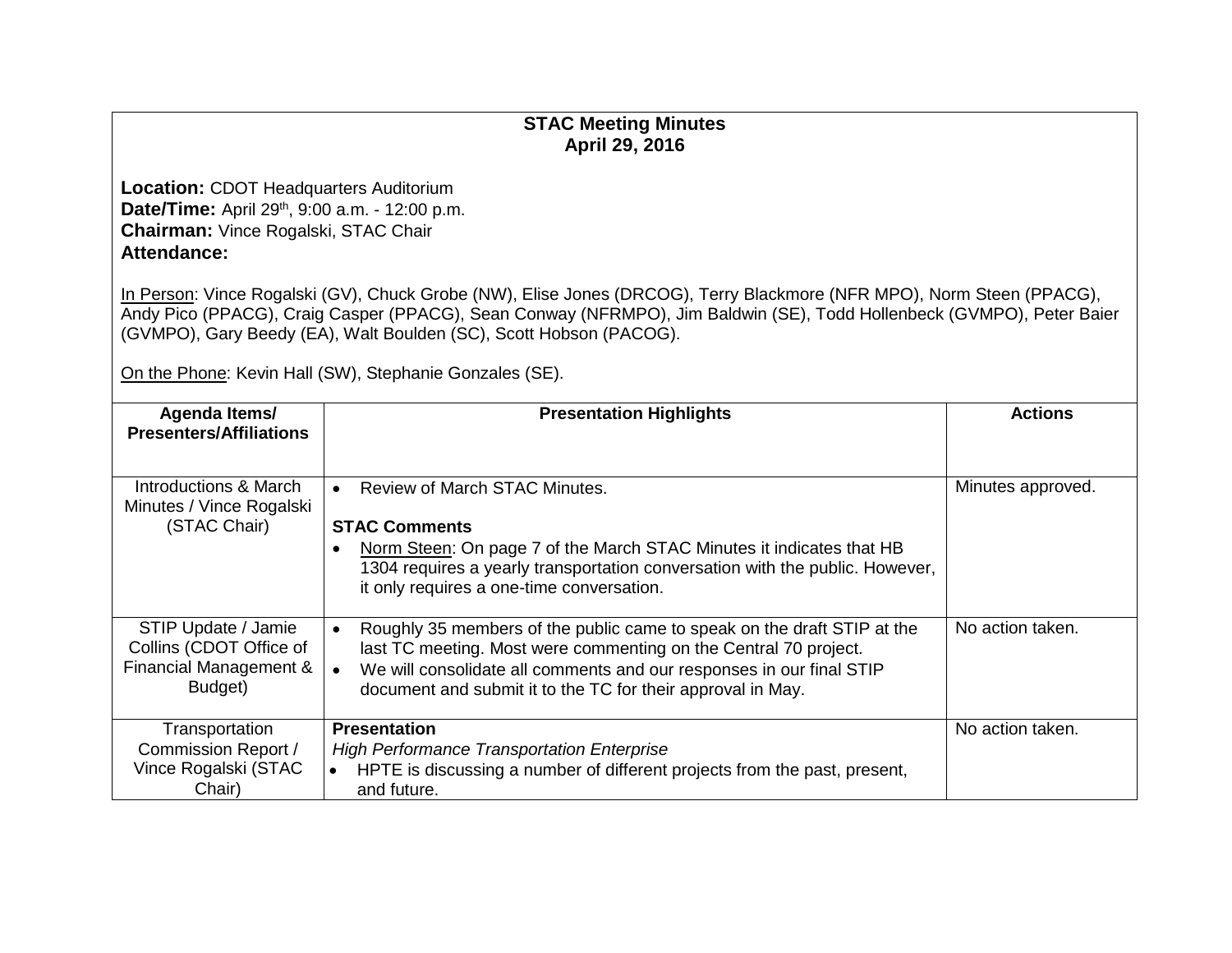| The members talked about the US 36 post-project assessment, and so far                                                                                                                                                                                |  |
|-------------------------------------------------------------------------------------------------------------------------------------------------------------------------------------------------------------------------------------------------------|--|
| the results are very positive.                                                                                                                                                                                                                        |  |
| Bidding on Central 70 is still in progress with 4 potential teams in the                                                                                                                                                                              |  |
| running. As mentioned before, many of the comments from the public were                                                                                                                                                                               |  |
| on this topic, both for and against, and the conversation was very orderly.                                                                                                                                                                           |  |
|                                                                                                                                                                                                                                                       |  |
| A winning bidder has been selected for the C-470 project and we anticipate                                                                                                                                                                            |  |
| construction to start in mid to late summer.                                                                                                                                                                                                          |  |
| <b>Transportation Commission</b>                                                                                                                                                                                                                      |  |
| Risk and resiliency is a topic of increasing discussion – how do we deal with                                                                                                                                                                         |  |
| road closures like those on I-70 and their impacts on other parts of the                                                                                                                                                                              |  |
| state?                                                                                                                                                                                                                                                |  |
| Commissioner Berry led an open house with businesses participating in the                                                                                                                                                                             |  |
| Disadvantaged Business Enterprise (DBE) Program with very fruitful                                                                                                                                                                                    |  |
| conversation between CDOT and those business leaders in a small group,                                                                                                                                                                                |  |
| workshop setting.                                                                                                                                                                                                                                     |  |
|                                                                                                                                                                                                                                                       |  |
| <b>STAC Comments</b>                                                                                                                                                                                                                                  |  |
| Norm Steen: Was there any discussion of how STAC and the TC will work                                                                                                                                                                                 |  |
| together in the future in light of the recent legislation strengthening STAC's                                                                                                                                                                        |  |
| advisory role?                                                                                                                                                                                                                                        |  |
| Vince Rogalski: I am attending the TC meetings on behalf of the STAC and                                                                                                                                                                              |  |
| we will continue to work on that in the future. One idea is convene a retreat                                                                                                                                                                         |  |
| for us to discuss our new relationship. That's in the planning stage.                                                                                                                                                                                 |  |
| Sean Conway: Are we waiting for the TC to come to us with a proposed<br>$\bullet$                                                                                                                                                                     |  |
| arrangement? If so, I think that the Legislature was very clear in its intent to                                                                                                                                                                      |  |
| have the STAC work more closely with the TC – all STAC members, rather                                                                                                                                                                                |  |
| than just the chair.                                                                                                                                                                                                                                  |  |
| Debra Perkins-Smith: We think it would be opportune to host that STAC<br>$\bullet$                                                                                                                                                                    |  |
| retreat, meet with TC and figure out together what it means for us going                                                                                                                                                                              |  |
|                                                                                                                                                                                                                                                       |  |
|                                                                                                                                                                                                                                                       |  |
|                                                                                                                                                                                                                                                       |  |
|                                                                                                                                                                                                                                                       |  |
|                                                                                                                                                                                                                                                       |  |
| forward. This would be the beginning of the discussion, not the entire<br>coordination. Right now we're looking for good dates – any thoughts from<br>the group on that?<br>Herman Stockinger: In a few weeks when the legislative session ends we're |  |
| going to meet with TC to summarize all of the transportation bills that were                                                                                                                                                                          |  |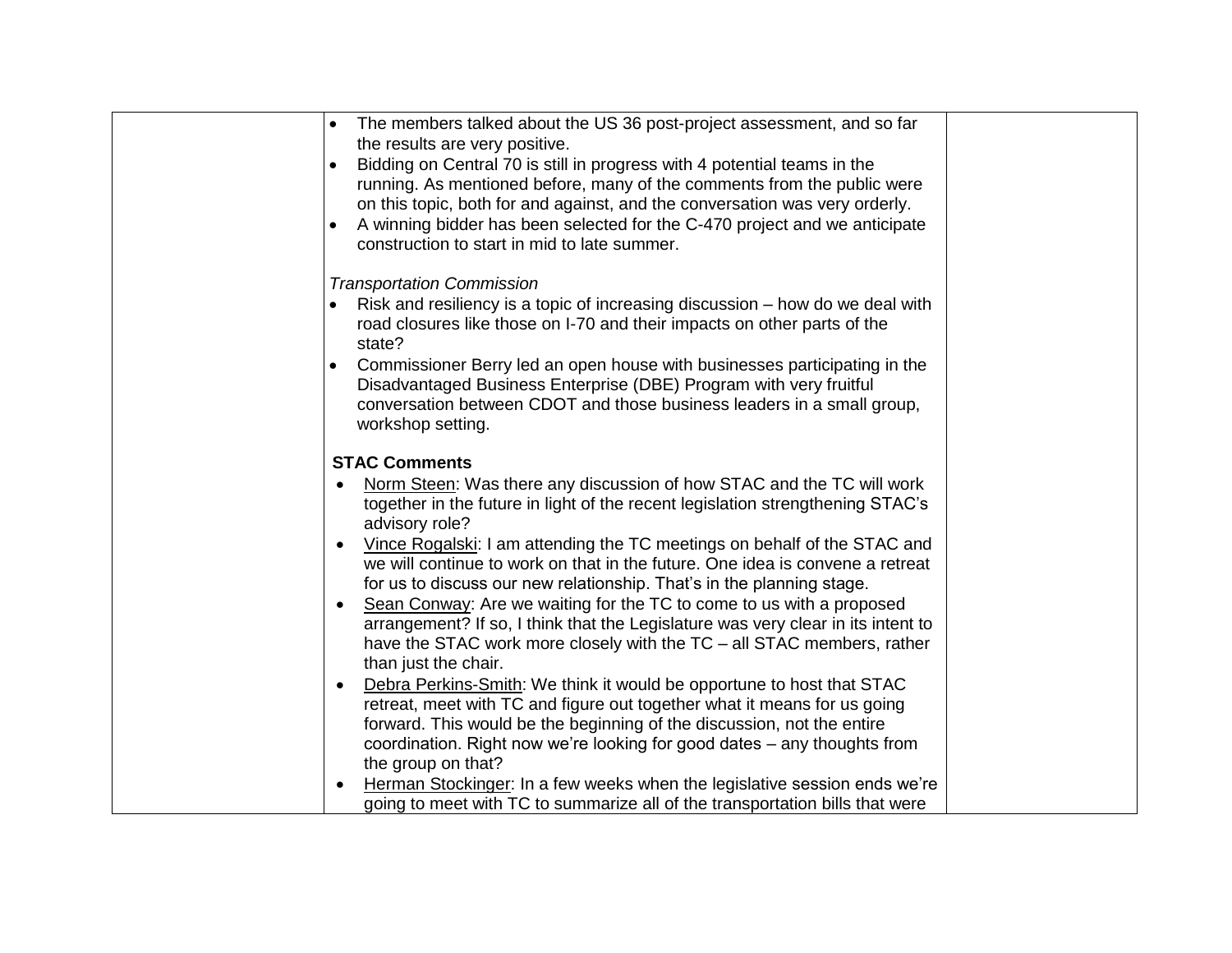|                                                                    | passed, so in another month we can have that prepared and then come<br>back with a plan that is much more detailed.<br>Sean Conway: That's fair, thanks.<br>$\bullet$                                                                                                                                                                                                                                                                                                                                                                                                                                                                                                                                                                                                                                                                                                                             |                  |
|--------------------------------------------------------------------|---------------------------------------------------------------------------------------------------------------------------------------------------------------------------------------------------------------------------------------------------------------------------------------------------------------------------------------------------------------------------------------------------------------------------------------------------------------------------------------------------------------------------------------------------------------------------------------------------------------------------------------------------------------------------------------------------------------------------------------------------------------------------------------------------------------------------------------------------------------------------------------------------|------------------|
| Chief Engineer Update /<br>Joshua Laipply (CDOT<br>Chief Engineer) | <b>Presentation</b><br>There has been a lot of discussion of Central 70 and specifically what<br>DRCOG and City and County of Denver are contributing to the project.<br>This handout lays out all the numbers, including "soft costs", ROW costs,<br>$\bullet$<br>etc. Between the two it totals around \$82 million.<br>The back side of the document shows some information on Bridge<br>Enterprise and why it makes sense to use it on this project. Initially there<br>were 128 bridges listed in the FASTER legislation that needed to be<br>addressed, and this is the only one yet to be tackled.<br>Of the 128 bridges, 121 were completed using BE funds and the<br>$\circ$<br>remainder were funded via other sources.<br>It also constitutes roughly 50% of all the current "poor" bridge deck area in<br>$\bullet$<br>the state, so it will make a significant impact there as well. | No action taken. |
|                                                                    | <b>STAC Comments</b><br>Terri Blackmore: We should recognize the fact that this is the last FASTER                                                                                                                                                                                                                                                                                                                                                                                                                                                                                                                                                                                                                                                                                                                                                                                                |                  |
|                                                                    | bridge to be addressed. If you could add it to this sheet that would help us<br>when we talk with our Board next week.                                                                                                                                                                                                                                                                                                                                                                                                                                                                                                                                                                                                                                                                                                                                                                            |                  |
|                                                                    | Joshua Laipply: We can get that to you ASAP.<br>٠<br>Andy Pico: I'm not disputing the math but when you spend half of your<br>$\bullet$<br>estimated revenues for the next 20 years on a single project, even if you've<br>already completed 121 others it's still worrisome. What other projects aren't<br>getting done as a result of this? Also, what percentage of this project is<br>really a storm water viaduct and why isn't there any storm water funding<br>going into it? Shouldn't local agencies be contributing to the local storm<br>water aspect of this project? It doesn't make sense to me that no money<br>from the statewide storm water enterprise is going to this project. What<br>percentage, if any, of the local contribution is coming from that statewide<br>fund?                                                                                                   |                  |
|                                                                    | Joshua Laipply: Yes, I understand your concerns. But we have an<br>obligation from the state and federal government to reduce our poor deck                                                                                                                                                                                                                                                                                                                                                                                                                                                                                                                                                                                                                                                                                                                                                       |                  |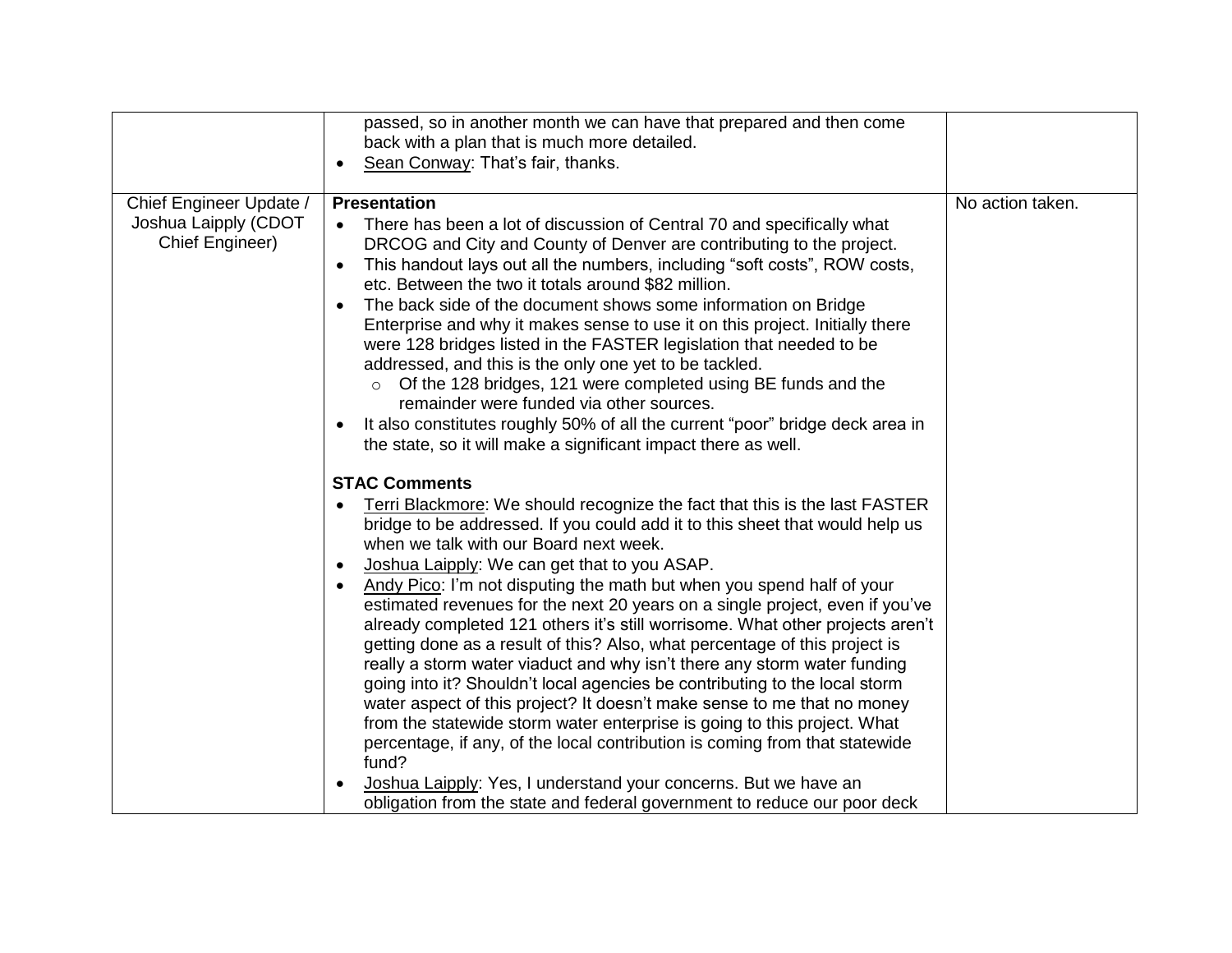|                          | area and this project accounts for 50% of that, so it's a big impact. I can<br>also look into the drainage issue and get you more information on that.<br>Debra Perkins-Smith: One of the decisions that was made by the TC was to<br>$\bullet$<br>set aside 50% of the Bridge Enterprise funding to continue on other bridge<br>projects rather than putting all of it into the Central 70 project and conclude<br>it more quickly. So because of that decision we are able to continue funding<br>other state priorities along with the Central 70 viaduct over the coming<br>years.<br>Sean Conway: I want to thank Josh and Herman for keeping us in the loop<br>$\bullet$<br>on this, there are a lot of moving parts and factors to consider here and we<br>appreciate you working with us.                                                                                                                                                                                                                                                                                                                                                                                                                                                                                                                                                                                                                                                                                                                                                                                                                                                                                                                                                                                 |                  |
|--------------------------|-----------------------------------------------------------------------------------------------------------------------------------------------------------------------------------------------------------------------------------------------------------------------------------------------------------------------------------------------------------------------------------------------------------------------------------------------------------------------------------------------------------------------------------------------------------------------------------------------------------------------------------------------------------------------------------------------------------------------------------------------------------------------------------------------------------------------------------------------------------------------------------------------------------------------------------------------------------------------------------------------------------------------------------------------------------------------------------------------------------------------------------------------------------------------------------------------------------------------------------------------------------------------------------------------------------------------------------------------------------------------------------------------------------------------------------------------------------------------------------------------------------------------------------------------------------------------------------------------------------------------------------------------------------------------------------------------------------------------------------------------------------------------------------|------------------|
| <b>TPR Reports / TPR</b> | <b>Presentation</b>                                                                                                                                                                                                                                                                                                                                                                                                                                                                                                                                                                                                                                                                                                                                                                                                                                                                                                                                                                                                                                                                                                                                                                                                                                                                                                                                                                                                                                                                                                                                                                                                                                                                                                                                                               | No action taken. |
| Representatives          | NFRMPO: The MPO submitted a FASTLANE grant app for North I-25<br>$\bullet$<br>between SH 402 and SH 14 for \$137.6 million, and local match from<br>regional communities came to \$24.5 million, in some of these small towns it<br>works out to nearly \$400 per capita, indicating a clear commitment by these<br>communities to partnering with CDOT, every governmental entity along the<br>route contributed; the MPO also supported the plan to dedicate its FY19 and<br>FY20 RPP funds (roughly \$2.2 million) for the US 34 PEL study and<br>hopefully we will be able to release the RFP on that very soon; the MPO<br>installed 2 permanent bike/ped counters along the Poudre River trail and<br>purchased 3 counters that will be shared by communities along the trail and<br>are able to count both bikes and cars simultaneously.<br>Southeast TPR: Holly overpass will be finished by end of June; Lamar<br>$\bullet$<br>Reliever Route working on ROW issues currently, utilities and paving to<br>start sometime next year; concrete repair on US 287 starting June 1 <sup>st</sup> with<br>24-hour lane closures to come; culvert replacements on SH 266 have been<br>completed.<br>PPACG: Our TIP is out for comment; HB 1304 legislation has passed the<br>$\bullet$<br>House and assigned to Senate's State Veterans and Military Affairs<br>committee; requires 15 meetings throughout the state inviting all elected<br>officials to be invited, and significant outreach efforts including television,<br>radio, social media, etc. CCI has opposed the bill and I think it's a bad idea,<br>but CDOT has spoken in favor of it. This will affect all of us, and my big<br>question is how we would use this input from the public in terms of adjusting |                  |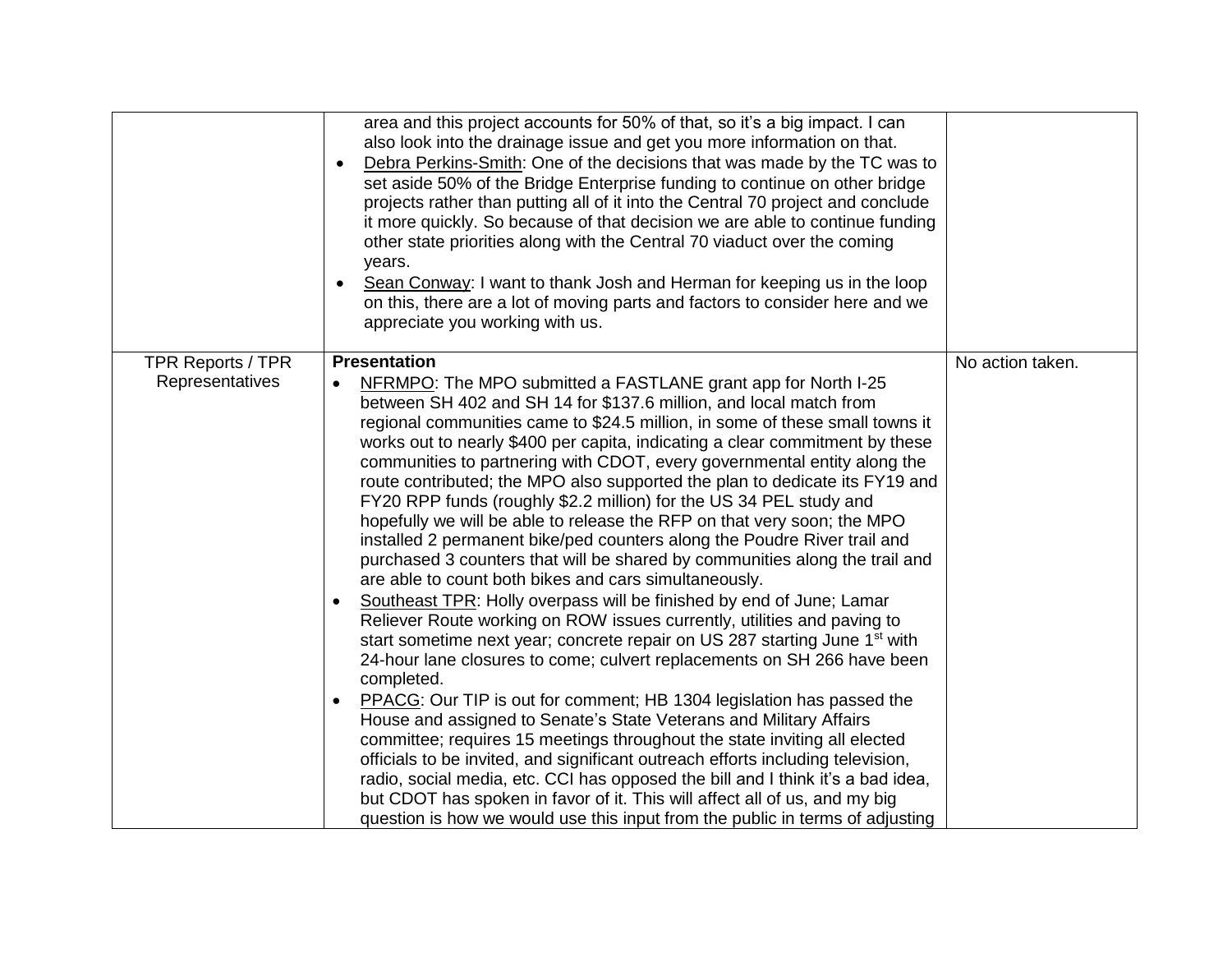| the statewide or regional plans accordingly. I would love to hear others'<br>thoughts on this topic.                                                                                                                                                                                                                                                                                                                                                                                                                                                                                                                                                                                                                                                                                                                                                                                           |  |
|------------------------------------------------------------------------------------------------------------------------------------------------------------------------------------------------------------------------------------------------------------------------------------------------------------------------------------------------------------------------------------------------------------------------------------------------------------------------------------------------------------------------------------------------------------------------------------------------------------------------------------------------------------------------------------------------------------------------------------------------------------------------------------------------------------------------------------------------------------------------------------------------|--|
| <b>STAC Comments</b><br>Sean Conway: Can Herman explain why CDOT spoke in favor of this?<br>Herman Stockinger: We're already planning to go out and have this type of<br>conversation over as a follow up to the SWP. We think it's good to have this<br>type of discussion but I think that the bill will face a tougher road in the<br>House than the Senate. We're going to go for input regardless of whether                                                                                                                                                                                                                                                                                                                                                                                                                                                                              |  |
| this bill passes or not, and if it does we can incorporate this material into the<br>existing effort. Another thing to consider is that if this law passes and there is<br>a transportation ballot initiative in November, we would be required to do this<br>outreach to the public talking about transportation funding and priorities.<br>There is also a concern that if we're going out and asking whether people<br>want to pay more for transportation at the same time that there's a ballot<br>initiative supporting that same concept, where is the line for lobbying versus<br>public outreach?                                                                                                                                                                                                                                                                                     |  |
| Debra Perkins-Smith: One of the things that we're going to be doing is more<br>of the Telephone Town Halls that were very popular during the SWP<br>process. Another is that we want the SWP to be a living document, not<br>something that sits on the shelf. So we're doing a series of events called<br>"Together We Go" that update people on what's changed since the SWP<br>was adopted (such as the FAST Act, updated SB 228 list, etc.) We want to<br>verify that we still are reflecting the public's priorities given these changes.<br>The third piece is that the Public Information Office is working to bring<br>greater transportation knowledge and awareness to the public more<br>generally, so that can also align with this effort if it passes. Overall we want<br>to fit this bill, if it passes, into the existing process rather than creating<br>something brand new. |  |
| Andy Pico: My concern is that CDOT has already been doing this type of<br>outreach, and now our support for the bill implies that we weren't or that we<br>weren't doing it well enough. I think CDOT should stand up to this rather<br>than going along with it.<br>Herman Stockinger: Understood, your critique is noted and appreciated.<br>$\bullet$                                                                                                                                                                                                                                                                                                                                                                                                                                                                                                                                       |  |
| <b>Presentation</b>                                                                                                                                                                                                                                                                                                                                                                                                                                                                                                                                                                                                                                                                                                                                                                                                                                                                            |  |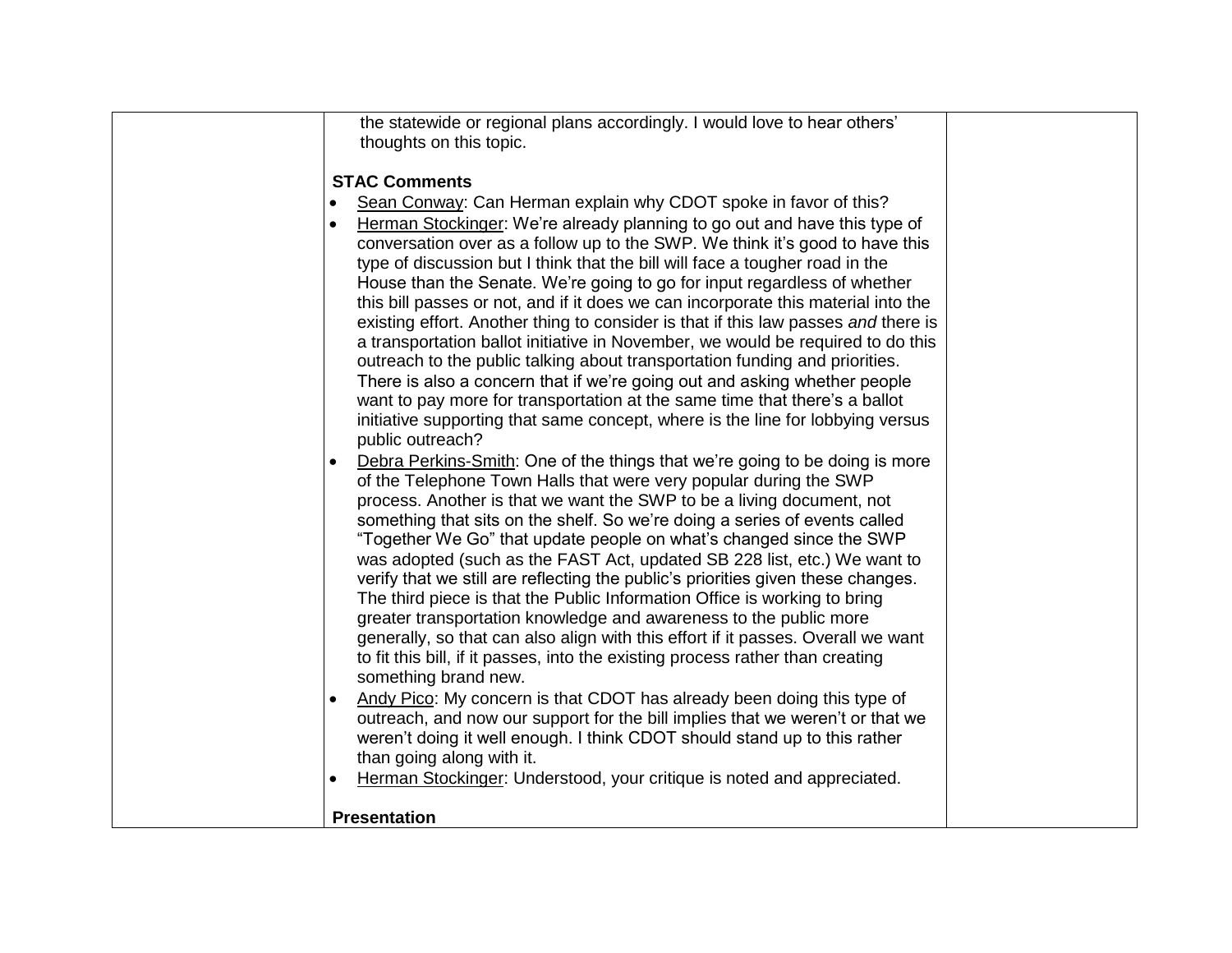| PACOG: Received notification of Safe Routes to School (SRTS) grants<br>$\bullet$ |  |
|----------------------------------------------------------------------------------|--|
| awarded to the area; coordinating with the railroad on some minor ROW            |  |
| issues on the ILEX project; 2017-2020 TIP is out for public comment.             |  |
| GVMPO: Horizon Drive FASTER project going well so far, a main exit from          |  |
| I-70 to downtown Grand Junction including several new roundabouts, is            |  |
| moving forward; other grant opportunities are being explored; 2017-2021          |  |
| TIP is out for public review; conducting a route operations and schedule         |  |
| analysis for Grand Valley Transit.                                               |  |
| <b>Eastern: TPR meeting is next Monday so not much to report; several</b>        |  |
| summer projects are gearing up; pleased that FHWA released guidance for          |  |
| selection of critical urban and rural freight corridors so they can be           |  |
| incorporated into the Multimodal Freight Plan moving forward.                    |  |
| South Central: Overlay bridge work occurring in the area near Aguilar; Las       |  |
| Animas and Huerfano counties submitting a joint TAP application to do a          |  |
| feasibility study of a bike trail along SH 12.                                   |  |
| DRCOG: Held annual awards ceremony during the past week, it was very             |  |
| well-attended, Transportation Commissioner Ed Peterson was recognized            |  |
| and received an award, Jack Hilbert was awarded the J.B. Christianson            |  |
| Award; RTD's new A-line to DIA opening event occurred on April 22, 2016          |  |
| and has received rave reviews; US 36 Managed Lanes have seen a 45%               |  |
| ridership increase since last August and US 36 is experiencing an increase       |  |
| in travel speeds of approximately 30%.                                           |  |
| Northwest: Weather is delaying the start of some of our local projects; SH 9     |  |
| has its asphalt removed and is a dirt road for about 10 miles; 2-3 miles of      |  |
| widening on SH 13 south of Meeker that will begin next week; bridge over         |  |
| Yampa River south of Craig will have some full-day outages over the course       |  |
| of the summer.                                                                   |  |
| <b>Gunnison Valley:</b> We currently have a number of overlay projects in the    |  |
| Gunnison area; at our last TPR meeting we had a representative from DTR          |  |
| come to discuss the rural regional bus network and where the gaps in the         |  |
| system are, so people in our area are very excited about that.                   |  |
| Southwest: Several grants being applied for in the TPR including                 |  |
| FASTLANES, FLAP, and TAP funding. Thanks to Mike King and Mike                   |  |
| Timlin for coming down to update us on rural regional bus network and SWP        |  |
| Lessons Learned activities.                                                      |  |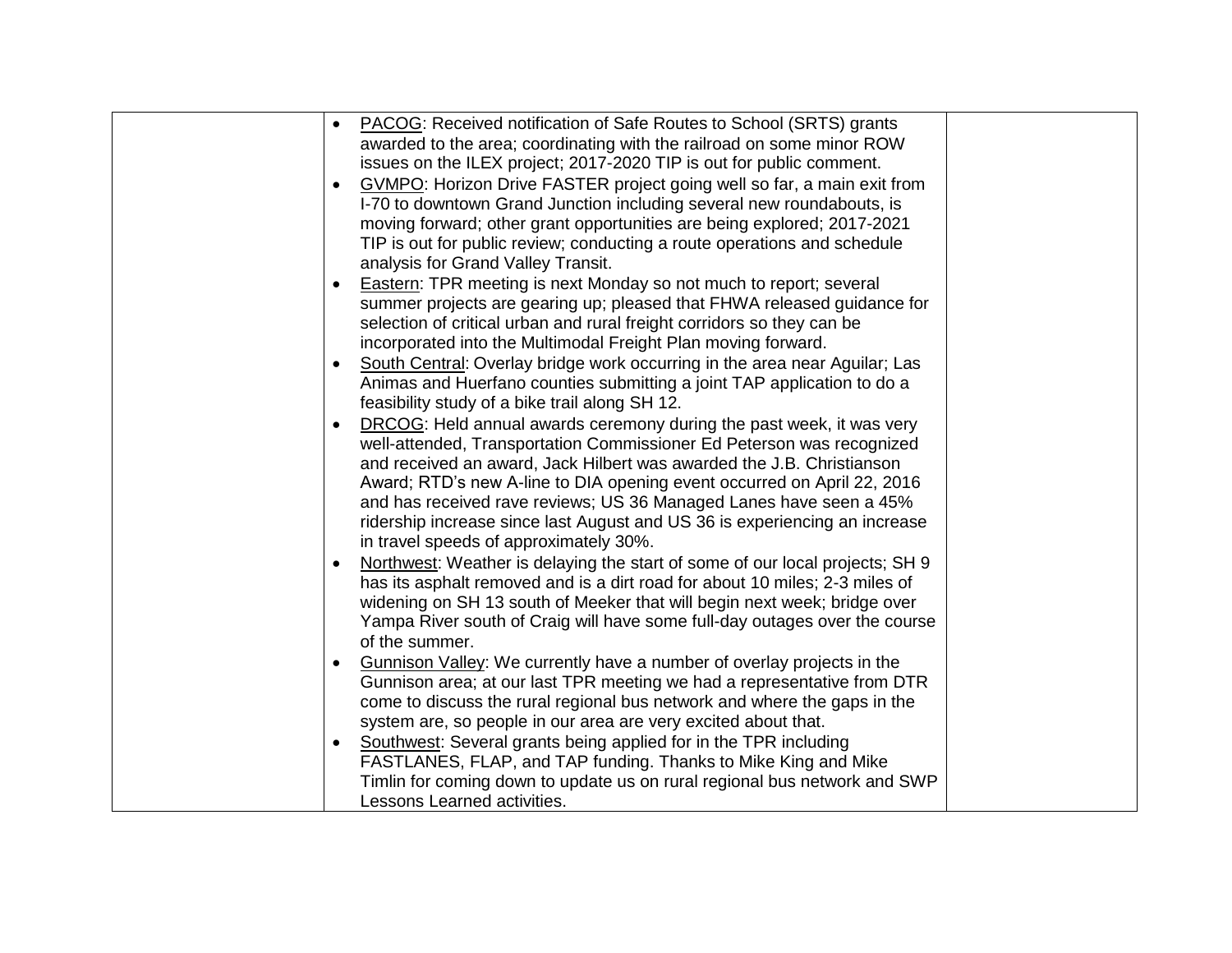|                                  | South Central: We discussed the rural regional bus network at our last TPR<br>$\bullet$<br>meeting with Mike Timlin and it was very well-received by the group; the<br>SWP Lessons Learned discussion was very productive and it would be<br>helpful in the future to include a project list to assess needs going forward;<br>our TPR wanted to compliment Region 2 on their great communication with<br>the TPR.                                                                                                                                                                       |                  |
|----------------------------------|------------------------------------------------------------------------------------------------------------------------------------------------------------------------------------------------------------------------------------------------------------------------------------------------------------------------------------------------------------------------------------------------------------------------------------------------------------------------------------------------------------------------------------------------------------------------------------------|------------------|
| <b>Freight Advisory</b>          | <b>Presentation</b>                                                                                                                                                                                                                                                                                                                                                                                                                                                                                                                                                                      | No action taken. |
| Committee Update / Gary<br>Beedy | The FAC met yesterday and passed a resolution supporting new funding for<br>freight and for CDOT more generally; we also got an update on CDOT<br>freight activities, evaluation of hazmat routes (including the Eisenhower<br>Tunnel); the state's FASTLANE grant applications will be submitted for US<br>85, US 287 Lamar, US 550, and a Truck Parking Information System; broke<br>into working groups to decide what issues the group wants to address -<br>one of those being identifying Critical Urban and Rural Freight Corridors to<br>meet FAST Act Requirements by December. |                  |
|                                  | <b>STAC Comments</b>                                                                                                                                                                                                                                                                                                                                                                                                                                                                                                                                                                     |                  |
|                                  | Jeff Sudmeier: We've been doing monthly reports to the STAC, and in the<br>last two meetings the FAC has moved beyond the foundational stage and<br>into some more tangible projects to report to the group. We will also be<br>bringing more freight-related conversations to the STAC, such as the<br>identification of FAST Act freight corridors.<br>Joshua Laipply: We've identified those low clearance bridges in our bridge                                                                                                                                                      |                  |
|                                  | tracking system and may need to adjust the asset management system to<br>reflect that.                                                                                                                                                                                                                                                                                                                                                                                                                                                                                                   |                  |
|                                  | Peter Baier: We have received a request from 5 counties in Eastern Utah<br>that would like to sit down and talk with Western Slope counties about                                                                                                                                                                                                                                                                                                                                                                                                                                        |                  |
|                                  | freight issues, and I'd like to know what the FAC's role in that should be.                                                                                                                                                                                                                                                                                                                                                                                                                                                                                                              |                  |
|                                  | Debra Perkins-Smith: We would be very interested in that opportunity. The<br>staff contact for freight at CDOT is Jason Wallis. He has been working to                                                                                                                                                                                                                                                                                                                                                                                                                                   |                  |
|                                  | build partnerships with neighboring states, so if you can bring them to the                                                                                                                                                                                                                                                                                                                                                                                                                                                                                                              |                  |
|                                  | FAC for an update in the future that would be very beneficial.                                                                                                                                                                                                                                                                                                                                                                                                                                                                                                                           |                  |
| <b>Federal and State</b>         | <b>Presentation</b>                                                                                                                                                                                                                                                                                                                                                                                                                                                                                                                                                                      | No action taken. |
| Legislative Report /             |                                                                                                                                                                                                                                                                                                                                                                                                                                                                                                                                                                                          |                  |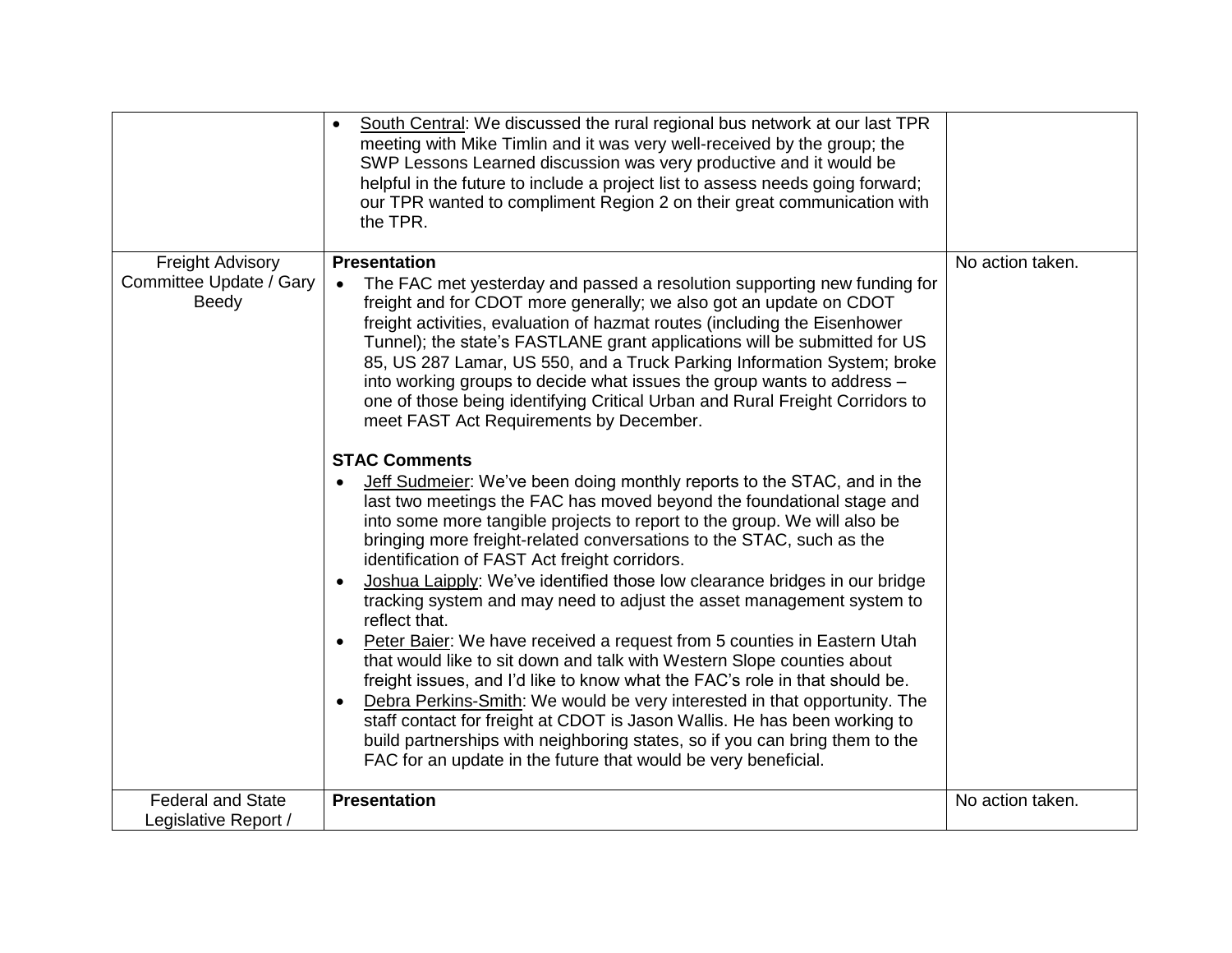| Herman Stockinger            | TIGER grants are due today so we'll be submitting our application and<br>$\bullet$ |
|------------------------------|------------------------------------------------------------------------------------|
| (CDOT Office of Policy &     | hoping for some funding; it looks like TIGER will keep going in the future,        |
| <b>Government Relations)</b> | earlier this week a congressional committee increased the amount by about          |
|                              | \$25 million.                                                                      |
|                              | The Hospital Provider Bill is being discussed in the House today and may           |
|                              | pass to the Senate soon. There is a companion bill going with it that              |
|                              | specifies how that money (if approved) will be spent, and one element is           |
|                              | that it protects SB 228 money for CDOT. We are already set to receive a            |
|                              | full transfer for FY16 funds this June and a three quarters FY17 transfer          |
|                              | next summer. If this bill passes it could lead to larger SB 228 transfers in       |
|                              | the following 3 years, up to full funding amount and maybe even some extra         |
|                              | from the general fund. Overall this is reflective of a change in how               |
|                              | legislature views transportation needs as compared to just a few years ago.        |
|                              | Trans Bond II will be introduced in Senate next week, with a funding source        |
|                              | of about 6% of the state sales tax that will be bonded against. It includes        |
|                              | protections for our Asset Management program, which CDOT appreciates.              |
|                              | A project list is being developed but CDOT hasn't been directly involved in        |
|                              | that other than providing our own internal lists.                                  |
|                              | HB 1273 to allow park and ride enforcement died in committee, but it's             |
|                              | likely to come back in some form next year.                                        |
|                              | HB 1172 to expand CDOT Efficiency & Accountability committee still                 |
|                              | moving, seems likely to pass.                                                      |
|                              | SB 194 would allow use of future sales tax from large development projects         |
|                              | to pay for interchanges or other contributing projects moving along, will          |
|                              | keep an eye on it.                                                                 |
|                              | SB 123 to eliminate the use of transponders was defeated, and would've             |
|                              | had the most impact on CDOT.                                                       |
|                              | HB 1169 to allow Tribes to vote in STAC has passed.                                |
|                              | <b>STAC Comments</b>                                                               |
|                              | Sean Conway: I know that you can't comment on the specifics, but what              |
|                              | type of position do you expect that CDOT will take on the potential Trans          |
|                              | Bond II bill once it's introduced?                                                 |